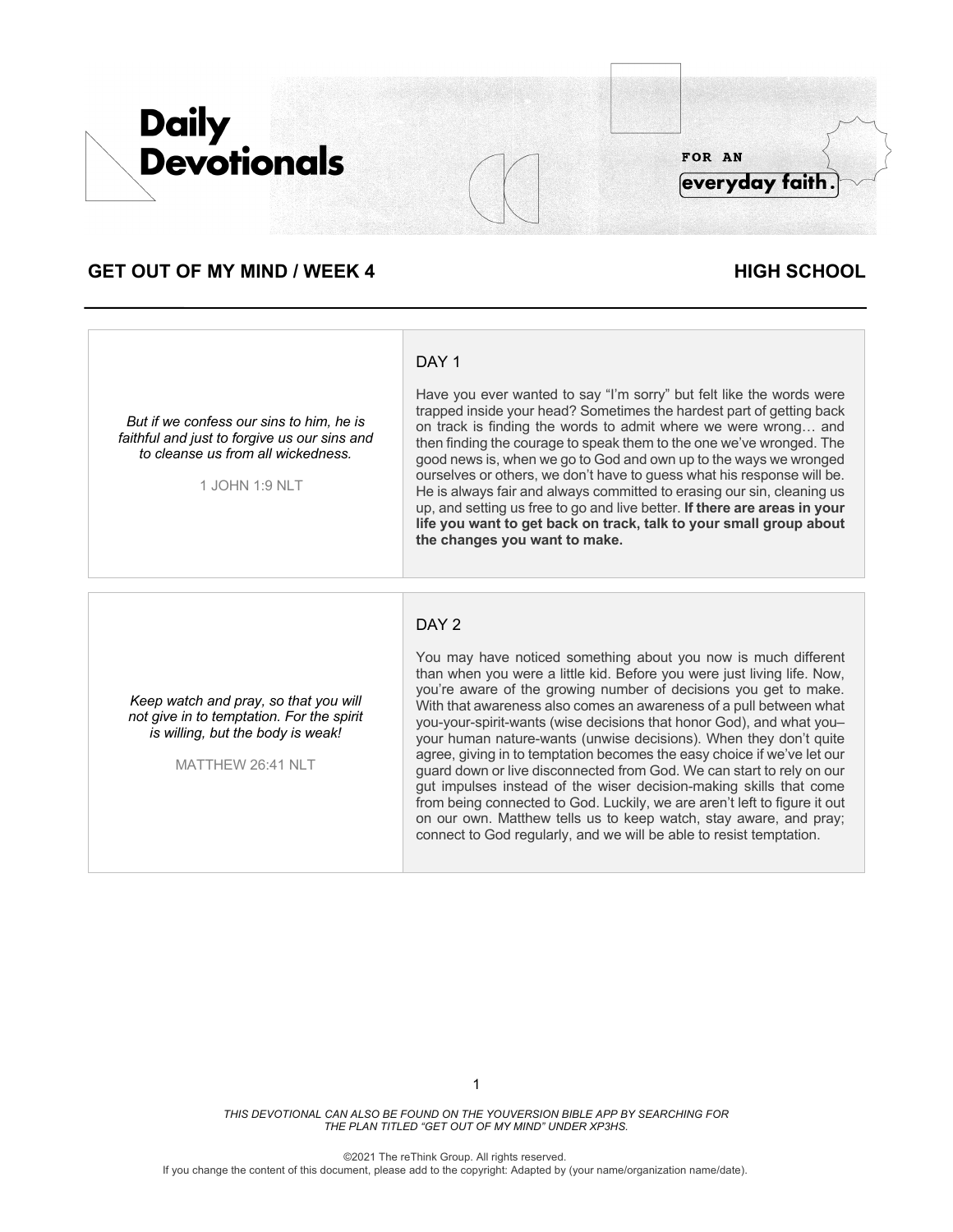#### DAY<sub>3</sub>

*The Lord is my strength and shield. I trust him with all my heart. He helps me, and my heart is filled with joy. I burst out in songs of thanksgiving.*

PSALM 28:7 NLT

When's the last time you burst into song? When's the last time someone did something for you and your response was overwhelming gratitude? When we feel left to look out for ourselves or when we feel weak and vulnerable, there is no greater feeling than someone coming to our rescue, to lend us their strength and to cover us with their protection. God comes to our rescue in this way, sometimes through his Spirit comforting us when we truly are alone. Sometimes it can be in the form of a friend who always has your back, a parent who pays for something you didn't have the money for, or a leader who encourages you in a way that reminds you you're not alone. When God helps us, through the people around us, our reasonable response is joyful thanksgiving. **This week, try thanking someone who has been an example of God's strength and help in your life.**

### DAY 4

*You will keep in perfect peace all who trust in you, all whose thoughts are fixed on you! Trust in the Lord always, for the Lord God is the eternal Rock.*

ISAIAH 26:3-4 NLT

Have you ever seen a tightrope walker attempting a crazy feat of crossing a deadly cliff? Their focus isn't on the cameras watching, the distance below, the audience or even their surroundings. Their focus is fixed on the end goal. The many distractions, stressors, temptations, and demands on our schedules can overwhelm us, clamoring for our attention. God knew this and provided a better option. God promises perfect peace when we really stop to focus on him. Perfect peace doesn't always look like every problem being instantly solved. Perfect peace looks like having Someone to put our trust in instead of trying to take on too much at once. Perfect peace looks like taking a rest from the striving and questioning and worrying as we place our trust in God, taking our worries to the one bigger and wiser than us. The one who has greater perspective over all that is happening in our worlds.

#### DAY<sub>5</sub>

*Show me the right path, O Lord; point out the road for me to follow.*

PSALM 25:4 NLT

There are so many paths in life. When it comes to temptation, we always have more than one option, and it can be hard to choose the right path. There are even some paths we can talk ourselves into believing are right when they actually lead to a place that is not beneficial. What if instead of hoping to see the whole journey and the destination, we got in the habit of asking God "What's the next right step?" He will show us both our next step and when to get off a path that we are on. We can trust God to point us in the right direction and to walk with us as we go.

*THIS DEVOTIONAL CAN ALSO BE FOUND ON THE YOUVERSION BIBLE APP BY SEARCHING FOR THE PLAN TITLED "GET OUT OF MY MIND" UNDER XP3HS.*

©2021 The reThink Group. All rights reserved. If you change the content of this document, please add to the copyright: Adapted by (your name/organization name/date).